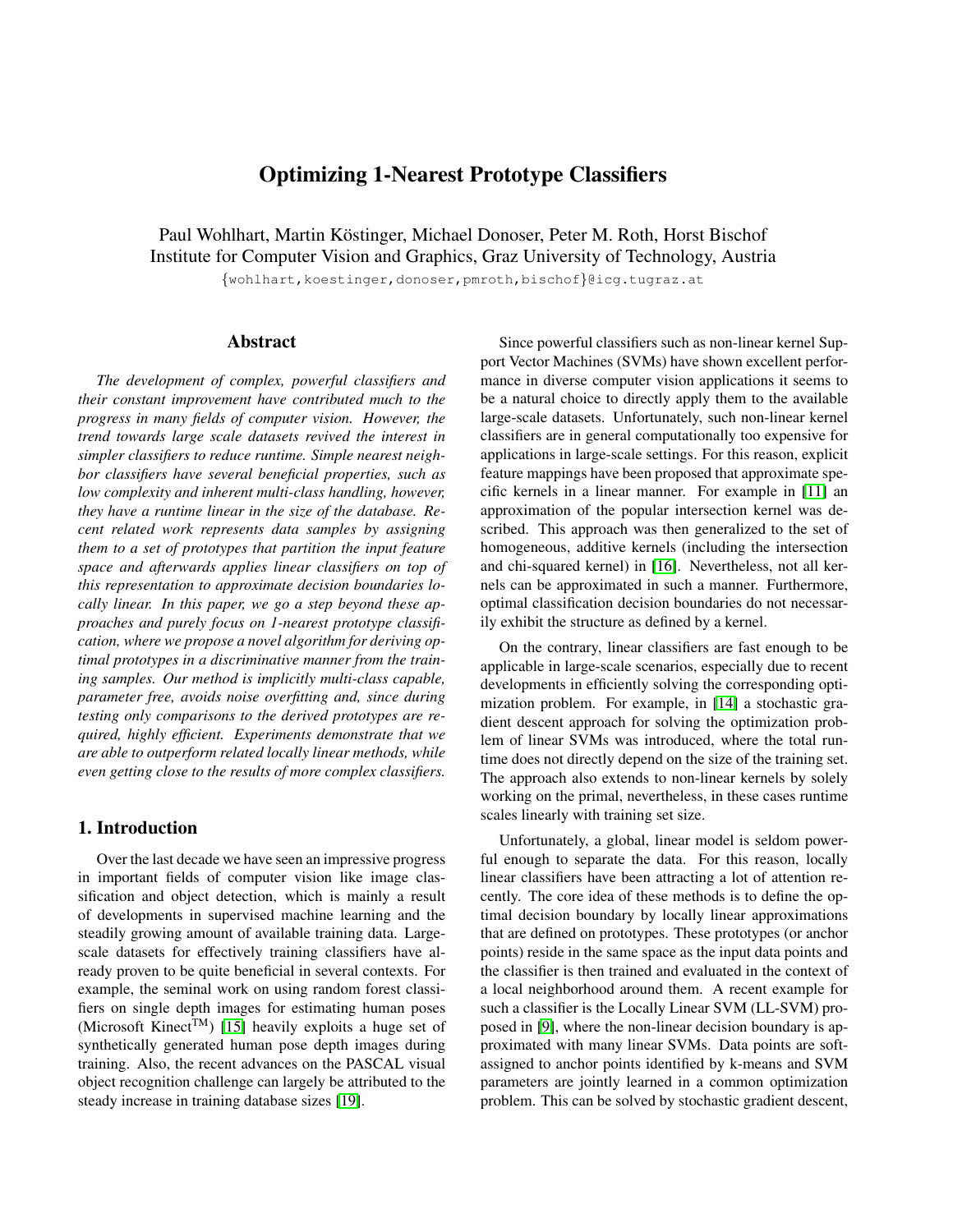with the same convergence guarantees as for standard, linear SVMs. In a related work a multi-class classifier denoted as Parametric Nearest Neighbor (PNN) and its ensemble extension (EPNN) was proposed [\[18\]](#page-7-6). The core idea is to embed data points into a new feature space, again defined by soft assignments to prototypes, and to learn a linear maxmargin classifier on this new representation. An iterative method is introduced, that alternately optimizes the prototypes and then the classifier parameters. Interestingly, reasonable performance is only obtained when the optimization is not run until convergence and an ensemble of such base classifiers is formed.

The necessity for large-scale classification has in general led to a comeback of non-parametric classifiers like the nearest neighbor algorithm. Nearest neighbor classifiers have several interesting properties: (a) they allow implicit multi-class decisions and naturally handle even a huge number of classes, (b) they, in general, avoid overfitting, which is important to obtain reasonable classification accuracy and (c) they do not require any training effort. For example, in [\[1\]](#page-7-7) it was shown that for Bag-of-words based image classification, simple adaptations in the visual word quantization and in the image-to-image distance calculation are sufficient to achieve state-of-the-art results using a simple nearest neighbor method as subsequent classifier.

Nearest neighbor classification especially shows promising performance in combination with metric learning (*e.g*., [\[17\]](#page-7-8)), where the assignment to the nearest neighbors is based on a Mahalanobis distance metric instead of the common Euclidean distance. In general, such methods aim at improving the nearest neighbor classification, *e.g*., by ensuring that all k-nearest neighbors belong to the same class, whereas examples from differing classes should be separated by a large margin. In such a way, these methods are a counterpart to max-margin classifiers like SVMs, where nearest neighbor assignments replace the weighted sum of (kernelized) distances to support vectors.

An interesting way to further reduce the complexity of nearest neighbor classifiers is to constrain the analysis to selected prototypes, instead of considering all training data samples during testing. Obviously, performance is heavily depending on a reasonable selection of the prototypes. Finding optimal prototypes from labeled data has a long history, where methods are in general referred to as Learning Vector Quantization (LVQ). This field was initiated by the seminal work of [\[8\]](#page-7-9), where a heuristic was used to move prototypes close to training samples of the same class and away from other classes. The method was later adapted in [\[13\]](#page-7-10), where the problem was formulated as an optimization problem maximizing the likelihood ratio between the probability of correct classification and the total probability in a Gaussian Mixture Model (each prototype is represented as a Gaussian). In [\[3\]](#page-7-11) a supervised vector quantization based on max-margin principles was introduced and it is demonstrated that the original LVQ [\[8\]](#page-7-9) represents a specific instance of the proposed framework. Remarkably, the authors demonstrate that prototype based classification is even able to outperform nearest neighbor classification using all training data due to improved generalization properties caused by a reduction of over-fitting to noise.

In this paper, we address large-scale classification by a prototype based nearest neighbor approach. We aim to go beyond the most related methods of [\[9,](#page-7-5) [18\]](#page-7-6), where local codings based on prototypes are used in a subsequently applied classifier, by completely focusing on the most simple variant: a 1-nearest neighbor (NN) algorithm. Instead of considering all  $N$  training samples in the 1-NN algorithm as done in [\[8,](#page-7-9) [13,](#page-7-10) [3\]](#page-7-11), we aim at discriminatively deriving a small, optimal set of P prototypes with  $P \ll N$  and base our classification decision completely on the single label of the nearest neighbor within this prototype set.

To reach this goal, we present a differentiable probabilistic relaxation of 1-NN classification, based on soft assignments of samples to prototypes, that can be optimized using gradient descent. It has one parameter controlling the softness of the assignment. Letting this parameter go to infinity leads to pure 1-NN classification. Thus, in contrast to related methods, we can provide discriminative prototypes directly optimized for subsequent pure 1-NN classification, by gradually decreasing the softness of the assignment while optimizing the prototypes.

Our method exhibits the same advantages as standard prototype based nearest neighbor classification: (a) It is parameter free, (b) it is implicitly able to handle large numbers of classes, (c) it avoids over-fitting to noise and generalizes well to previously unseen samples as also demonstrated in the experiments, and (d) it has very low computational costs during testing, since only distances to the  $P$  prototypes have to be evaluated (with possible further improvements using fast nearest neighbor assignment methods like KD-trees). In thorough experiments, we demonstrate that our discriminatively learned prototypes consistently outperform the kmeans baseline, even with very low numbers of prototypes. Furthermore, we show that already a very small number of prototypes is sufficient to obtain reasonable classification accuracy on several datasets. Our method naturally allows to integrate learned Mahalanobis metrics like [\[17\]](#page-7-8). However, we show that by learning the prototypes in the proposed discriminative manner, learning Mahalanobis metrics becomes less important.

The outline of the paper is as follows. We first show in Section 2, how to relax the 1-nearest neighbor classification to a soft-max variant, which then allows to find the prototypes using gradient descent by minimizing the empirical risk of misclassification over the entire training dataset. We derive formulations for the exponential and the hinge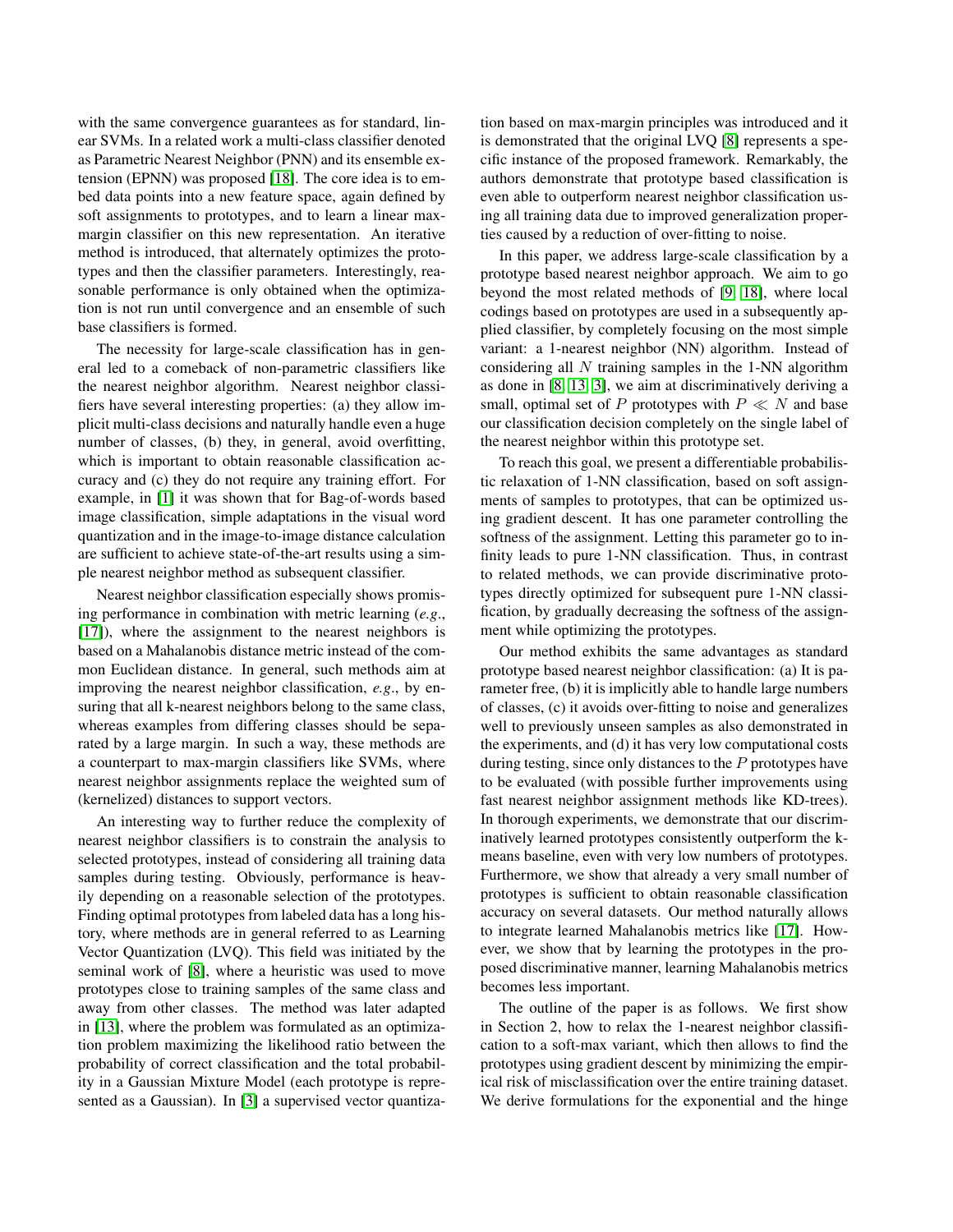loss, and discuss possible influences on the results. Section 3 gives illustrative results on toy examples, as well as a thorough comparison to state-of-the-art on three standard classification datasets.

## 2. Method

Given a training set  $T$  with labeled samples  $(x_i, y_i)$ , where  $x_i \in \mathbb{R}^d$  and  $y_i \in \{-1, 1\}$ , the goal is to define a classifier  $f(x) = y$  that correctly classifies test samples from the same distribution. As discussed before, to reduce the model complexity and the test time, our proposed classifier is a prototype based 1-nearest neighbor algorithm. We aim at deriving discriminative, labeled prototypes  $(p_j, \theta_j) \in \mathcal{P}$ ,  $p_j \in \mathbb{R}^d$ ,  $\theta_j \in \{-1, 1\}$ , that are optimized for simple 1-nearest neighbor classification:

<span id="page-2-0"></span>
$$
f(x) = \theta_k, \text{ where } k = \underset{j}{\text{arg min}} ||x - p_j||. \qquad (1)
$$

To get an optimal classifier, the prototypes  $p_i$  must be arranged such as to minimize the empirical risk of misclassification. Thus, we formulate the optimization of the prototypes as a gradient descent on a loss function over the training examples. Since the original formulation of 1-NN shown in Eq. [\(1\)](#page-2-0) is not differentiable, we relax the hard assignment of samples to prototypes to a soft-max formulation over sample similarities (*i.e*., soft-min over distances). The following sections describe the setup of the relaxed classifier.

#### 2.1. Classifier

Given the set of optimized prototypes, we define the classifier as the weighted sum of the prototypes' labels:

<span id="page-2-3"></span>
$$
f(x) = \sum_{j=1}^{|\mathcal{P}|} \theta_j w_j(x) .
$$
 (2)

The weights are defined by a soft-max over the similarities between input sample x and prototypes  $p_i$ :

<span id="page-2-2"></span>
$$
w_j(x) = \frac{s(x, p_j)^{\gamma}}{\sum_{k=1}^{|\mathcal{P}|} s(x, p_k)^{\gamma}},
$$
\n(3)

where  $s(x_1, x_2)$  is the similarity of samples  $x_1$  and  $x_2$ , and  $\gamma$  controls the degree of softness in the assignment, which will be discussed in Sec. [2.2.](#page-2-1) The weights for all prototypes for one training sample sum up to 1, *i.e.*,  $\forall_x$ :  $\sum_{j=1}^{|\mathcal{P}|} w_j(x) = 1$ , resulting in a probabilistic output for the overall classifier.

The similarity of two samples is defined as the negative exponential of the distance between the samples:

$$
s(x_1, x_2) = \exp(-d_{\star}(x_1, x_2)), \qquad (4)
$$

where  $d_{\tau}$  is a distance and typically chosen to be the squared Euclidean distance:

$$
d_{\rm euc}(x_1,x_2) = ||x_1-x_2||^2. \tag{5}
$$

Inspired by the recent developments in metric learning, we also consider learned Mahalanobis distance metrics M to define the distances between samples:

$$
d_{\text{metric}}(x_1, x_2) = (x_1 - x_2)^T M (x_1 - x_2).
$$
 (6)

In practice, we do not use  $d_{\text{metric}}$  directly, but decompose M into  $M = L<sup>T</sup>L$  and project the input features x onto L by  $\hat{x}_i = Lx_i$ . In this way, we can again use the Euclidean distance to measure distances in the transformed space.

#### <span id="page-2-1"></span>2.2. Choosing  $\gamma$

Notice, if  $\gamma$  is set to infinity (or a very high value in practice) when calculating the weights in Eq. [\(3\)](#page-2-2), every sample gets assigned a weight of 1 only for its closest prototype. Thus, in the soft-max classifier shown in Eq. [\(2\)](#page-2-3) the sample is directly assigned the label of its closest prototype, exactly as in the original 1-NN formulation. With lower values of  $\gamma$  more weight is given to the next closest prototypes and more distant interactions are established, until for  $\gamma = 0$  all locality vanishes and the result of a classification is just the prior distribution of the training labels. This indicates that the choice of  $\gamma$  essentially influences the results.

We would like to emphasize that the soft-max classifier defined in the previous section is only used as a surrogate for our finally applied classifier. The discriminatively derived prototypes are then supposed to be used in 1-NN classification, as in Eq. [\(1\)](#page-2-0). If we were sacrificing the benefit of the simple 1-NN classification and looking for an optimal soft-max classifier as defined in Eq. [\(2\)](#page-2-3), we would also need to optimize for  $\gamma$ .

However, for our goal of defining an effective 1-NN classifier, we consider an iterative approach, where we start with a low value for  $\gamma$ . In this way, we allow more than one prototype to have influence on a sample, and thus vice versa, let each sample have influence on more than one prototype. For the current  $\gamma$ -value, we derive optimal prototypes using a gradient descent approach as outlined in the next section. Then, in each iteration, we gradually increase  $\gamma$  and again optimize the prototypes, until virtually all samples are only influenced by a single prototype, arriving at pure 1-NN classification. In such a way, we can avoid local minima resulting from overfitting.

In practice, we initialize  $\gamma$  such that the difference between the highest and the second highest prototype weight is less than 0.5 for at least 80% of the training samples. We then increase  $\gamma$  until for every training sample there is significant weight for only a single prototype (*i.e*., the sum over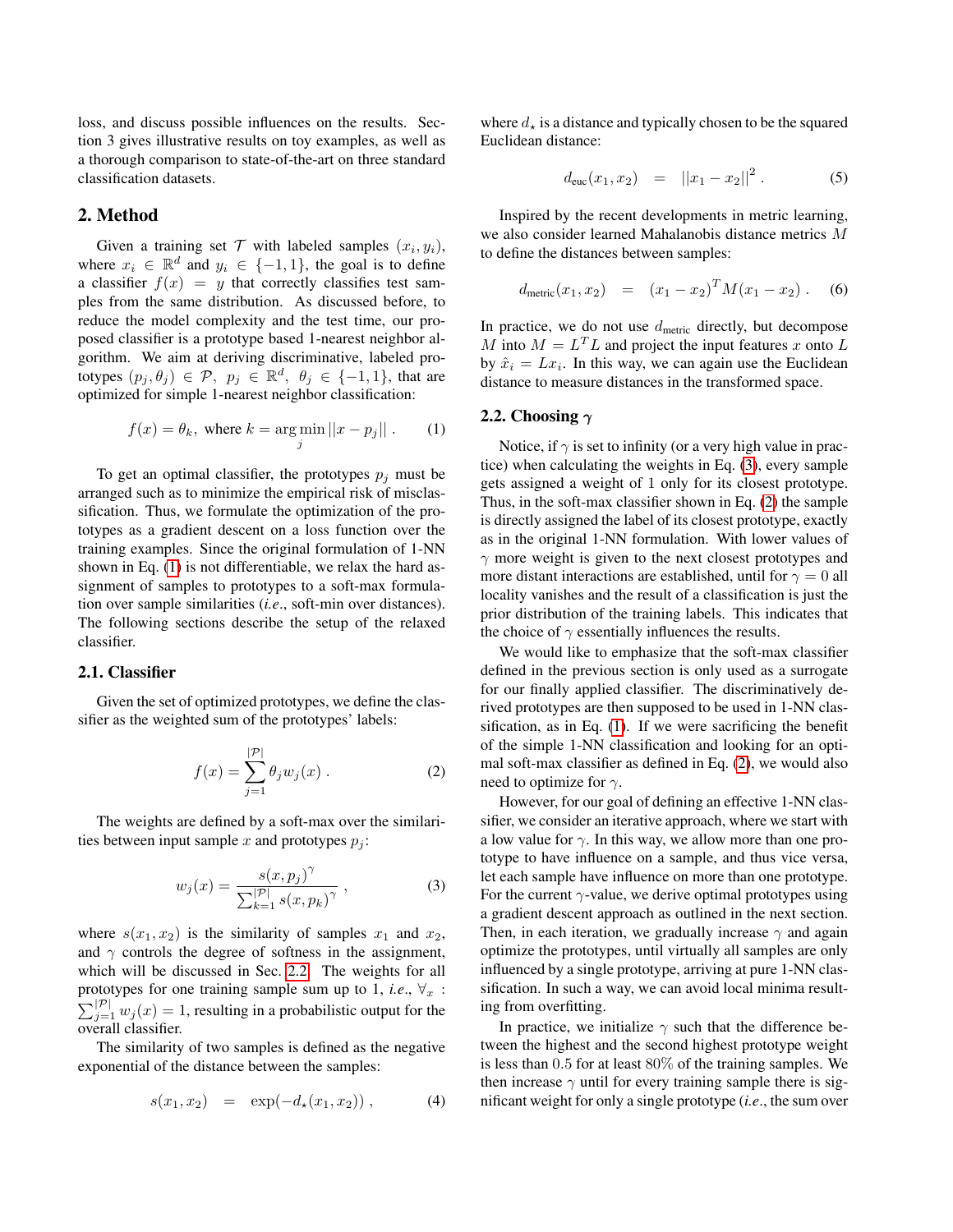all other weights drops below a very low threshold), but calculation of the weights is still numerically stable. As intermediate steps we interpolate 10 values between the lowest and the highest value on a logarithmic scale.

#### 2.3. Empirical loss over training data

In order to optimize the prototypes with gradient descent, we need to design a derivable loss function, measuring the quality of the output of the current probabilistic classifier setup. Given the definition of the classifier, the loss over all training samples is defined by

$$
\mathcal{L}(\mathcal{T}, \Delta_{\star}) = \sum_{i=1}^{|\mathcal{T}|} \Delta_{\star}(f(x_i), y_i) , \qquad (7)
$$

where  $\Delta_{\star}$  is a function measuring the loss of the classification outcome. In particular, we apply two types of loss functions, namely the exponential loss

$$
\Delta_{\exp}(f(x_i), y_i) = \exp(-y_i f(x_i))\tag{8}
$$

and the hinge loss

$$
\Delta_{\text{hinge}}(f(x_i), y_i) = \max(0, \delta - y_i f(x_i)), \qquad (9)
$$

which is more robust to outliers, where with  $\delta$  the margin can be adjusted. Due to the probabilistic formulation of our classifier, an output of more than 0.5 for the correct class means that no other class can have a larger value and  $\delta$  can be adjusted to preserve a margin but not to overfit. A hinge loss formulation was also used in [\[18\]](#page-7-6).

#### 2.4. Derivatives w.r.t. prototypes

In order to perform the gradient descent, we need the derivatives w.r.t. the prototype vectors. Since we have different choices at some parts of the formulation, we show the partial derivative for each component individually in Figure [1.](#page-3-0)

#### 2.5. Multiclass

For notational convenience we have only discussed binary classification up to this point. In the case of multiclass classification tasks with  $C$  classes we adopt a lifted formulation and extend training and prototype labels to vectors  $y_i, \theta_j \in \{-1, 1\}^C$  (*i.e.*,  $y_i = (y_{i,1}, \ldots, y_{i,C})$ ), where  $y_{i,c_i} = 1$  for a sample  $x_i$  of class  $c_i$  and all other entries are −1. The overall classifier then takes the max over the predictions for each class

$$
F(x) = \arg\max_{c} f_c(x) , \qquad (19)
$$

where  $f_c(x) = \sum_{j=1}^{|\mathcal{P}|} \theta_{j,c} w_j(x)$ .

Total Loss

$$
\frac{\partial \mathcal{L}(\mathcal{T}, \Delta_{\star})}{\partial p_l} = \sum_{i=1}^{|\mathcal{T}|} \frac{\partial \Delta_{\star}(f(x_i), y_i)}{\partial p_l}
$$
(10)

Loss Functions

$$
\frac{\partial \Delta_{\exp}(f(x_i), y_i)}{\partial p_l} = -y_i \exp(-y_i f(x_i)) \frac{\partial f(x_i)}{\partial p_l} \quad (11)
$$

$$
\frac{\partial \Delta_{\text{hinge}}(f(x_i), y_i)}{\partial p_l} = \begin{cases} -y_i \frac{\partial f(x_i)}{\partial p_l} & \text{if } y_i f(x_i) < \delta \\ 0 & \text{otherwise} \end{cases} (12)
$$

**Classifier** 

$$
\frac{\partial f(x_i)}{\partial p_l} = \sum_{j=1}^{|\mathcal{P}|} \theta_j \frac{\partial w_j(x_i)}{\partial p_l} \tag{13}
$$

Weights

$$
\frac{\partial w_j(x_i)}{\partial p_l} = \frac{\gamma w_j(x_i)}{s(x_i, p_j)} \frac{\partial s(x_i, p_j)}{\partial p_l} - \tag{14}
$$

$$
-\frac{\gamma w_j(x_i)}{s(x_i, p_l)} w_l(x_i) \frac{\partial s(x_i, p_l)}{\partial p_l} \tag{15}
$$

Similarities

$$
\frac{\partial s(x_i, p_j)}{\partial p_l} = -s(x_i, p_j) \frac{\partial d_\star(x_i, p_j)}{\partial p_l} \tag{16}
$$

**Distances** 

$$
\frac{\partial d_{\text{euc}}(x_i, p_j)}{\partial p_l} = \begin{cases} -2(x_i - p_l) & \text{if } l = j \\ 0 & \text{else} \end{cases}
$$
(17)

Using the Euclidean distance  $d_{\star} = d_{\text{euc}}$ , the derivation of the classifier w.r.t. the prototypes thus reduces to

<span id="page-3-0"></span>
$$
\frac{\partial f(x_i)}{\partial p_l} = 2\gamma w_l(x_i)(x_i - p_l) (\theta_l - f(x_i)) . \tag{18}
$$

Figure 1. Partial derivatives for each individual part of the classification loss w.r.t prototype locations, as needed for the optimization with gradient descent.

The multi-class loss is then defined as the sum over the losses for each individual class:

<span id="page-3-1"></span>
$$
\mathcal{L}(\mathcal{T}, \Delta_{\star}) = \sum_{c=1}^{C} \mathcal{L}_{c}(\mathcal{T}, \Delta_{\star}), \qquad (20)
$$

where  $\mathcal{L}_c(\mathcal{T}, \Delta_\star) = \sum_{i=1}^{|\mathcal{T}|} \Delta_\star(f_c(x_i), y_{i,c}).$ 

We also considered a formulation that optimizes the margin between the classification of the target class and the out-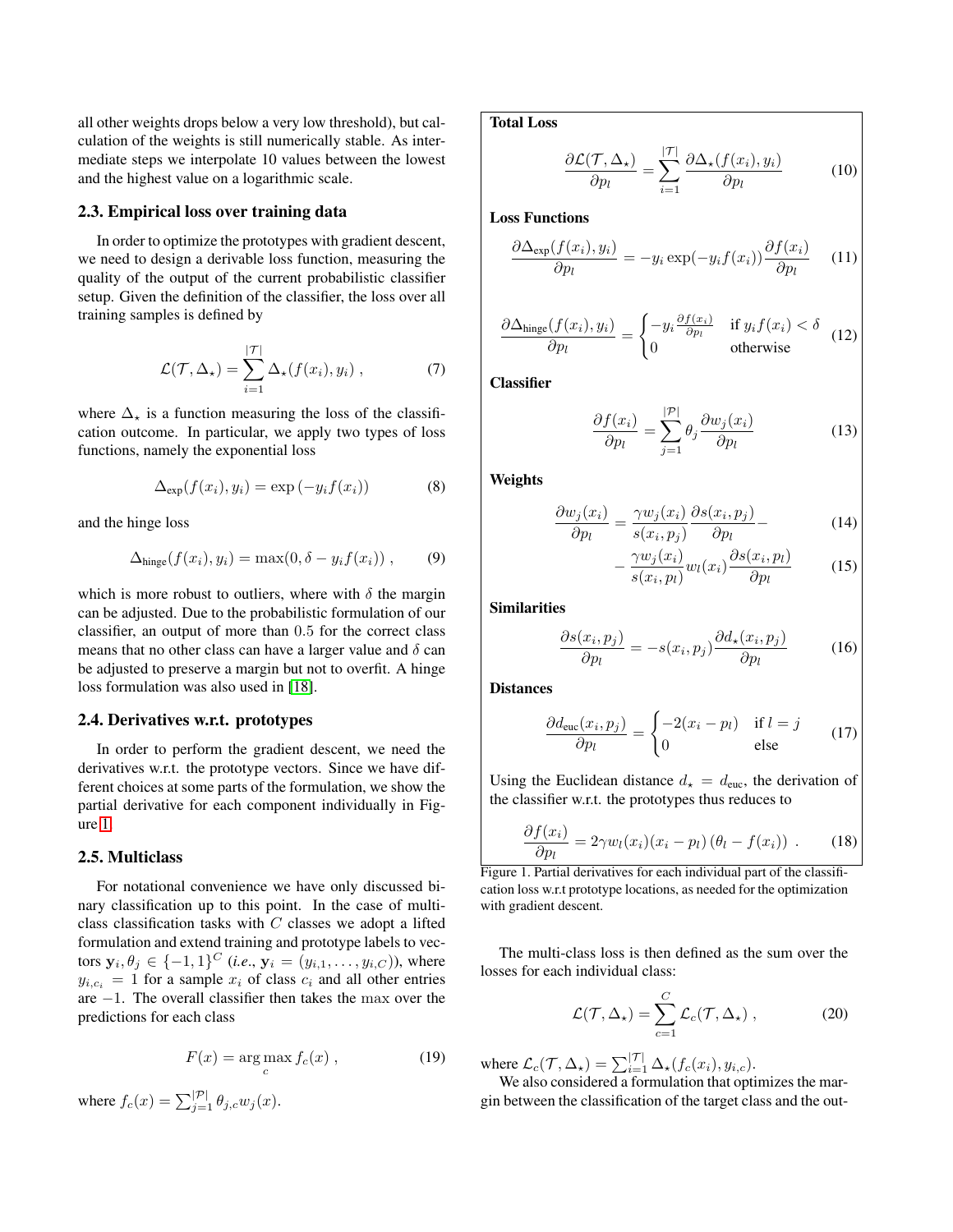put for the most confident non-target class for each sample, instead of the output for all classes:

$$
\mathcal{L}(\mathcal{T}, \Delta_{\star}) = \sum_{i=1}^{|\mathcal{T}|} \Delta_{\star}(f_{c_i}(x_i), y_{i,c_i}) + \max_{c_j \neq c_i} \Delta_{\star}(f_{c_j}(x_i), y_{i,c_j})
$$
\n(21)

Such a formulation was chosen in [\[18\]](#page-7-6). However, although this formulation yields meaningful results on toy examples, it consistently produced considerably worse result than the formulation in Eq. [\(20\)](#page-3-1) on real world data, which is why we excluded it from further considerations.

### 3. Experiments

We first outline characteristics of our proposed method for selecting optimal prototypes for 1-NN classification on two toy examples in Section [3.1.](#page-4-0) Then, Section [3.2](#page-4-1) provides a thorough quantitative comparison of our algorithm to related work on real world computer vision datasets.

In all experiments, we initialize our method using prototypes defined by applying k-means clustering for each class individually. We also experimented with taking a random subset of the training data as initial prototypes. This usually leads to similar results, but is more susceptible to local minima, especially if modes of the distribution do not get a nearby, initial prototype. In contrast, k-means initialization ensures a certain coverage of the training sample distribution. Starting from the k-means initialization, we apply our iterative prototype updating as described in the previous section using the non-linear conjugate gradient descent method (ncg) from the Poblano Toolbox [\[4\]](#page-7-12). Our final classifier is then defined by using the obtained prototypes in a 1-NN assignment strategy, as defined in Eq. [\(1\)](#page-2-0).

#### <span id="page-4-0"></span>3.1. Illustrative toy examples

We illustrate how prototypes evolve during our optimization for two 2D toy examples, namely a dataset consisting of three classes with multimodal distributions and a dataset of 10 classes with regular structure. Figures [2](#page-5-0) and [3](#page-5-1) show prototypes and the consequently emerging decision surfaces for 1-nearest neighbor classification using either the exponential or the hinge loss during our iterative prototype update method. Results are shown starting from k-means clustering and updating until convergence (Fig. [2](#page-5-0)[\(a\)-](#page-5-2)[2](#page-5-0)[\(e\)](#page-5-3) and [3](#page-5-1)[\(a\)-](#page-5-2) [3](#page-5-1)[\(e\)\)](#page-5-3). Additionally, we illustrate classification performance on train and test data during optimization (Fig.  $2(f)-(g)$  $2(f)-(g)$  $2(f)-(g)$ ) and [3](#page-5-1)[\(f\)](#page-5-4)[-\(g\)\)](#page-5-5), where the x-axis represents the value of  $\gamma$  used to optimize the prototypes in the current iteration of the algorithm, the y-axis represents values of  $\gamma$  used in the soft-max over similarities, and the height of the mesh reflects the corresponding classification accuracy.

Note that the decision surfaces become much smoother during prototype evolution and that overfitting, prevalent for the initial k-means clustering, is drastically reduced. The hinge loss smoothes the decision boundary more than the exponential loss, where for higher values of  $\gamma$  the decision boundaries tend to fit more around single samples that are scattered into areas that are more densely populated by samples from differing classes. Note also the very different configuration of the finally obtained prototypes for the two different loss functions. Generally, with the hinge loss the prototypes tend to be grouped together to more generic locations, whereas with the exponential loss prototypes distribute more to also capture instances in low density areas. Whether this is beneficial depends on the distribution and especially separability of the data. The difference is also reflected in the performance plots, which show steadily increased training accuracy for increasing  $\gamma$  values in both cases, but a slight breakdown in the test accuracy for the exponential loss. However, the performance is still better compared to the k-means initialization.

#### <span id="page-4-1"></span>3.2. Image classification

We evaluate our method on three widely used classification datasets, each providing sufficient training samples per class, such that a reduction to a small set of discriminative prototypes really pays off.

The first database is USPS [\[7\]](#page-7-13), which contains 7291 training and 2007 test gray-scale images of the digits '0' to '9', stored with a resolution of  $16 \times 16$  pixels. Additionally, we test on the LETTER database [\[6\]](#page-7-14), which contains 16000 training and 4000 testing images of the letters 'A' to 'Z'. Each of them is represented by a 16 dimensional feature vector. Finally, we also evaluate on MNIST [\[10\]](#page-7-15). It contains 60000 training and 10000 test gray-scale images of the digits '0' to '9' with a resolution of  $28 \times 28$  pixels. For MNIST we took the publicly available data from [\[12\]](#page-7-16) and LETTER and USPS are taken from [\[9\]](#page-7-5).

We list classification errors on these three datasets for all variants of our method in comparison to related work in Table [1.](#page-6-0) Our proposed Nearest Prototype Classifier (NPC) with exponential loss is denoted by *NPC-e* and with hinge loss *NPC-h*. We show results for different numbers k of prototypes per class. For example, a value of  $k = 15$  means a reduction to 0.25% of the number of available training samples for MNIST, 2.06% for USPS and 2.4% for LET-TER. Table [1](#page-6-0) further shows results if using a learned global Mahanalobis metric obtained by applying LMNN [\[17\]](#page-7-8) instead of standard Euclidean distances. Additionally, the table outlines results for the most related state-of-the-art approaches [\[9,](#page-7-5) [18\]](#page-7-6), as well as linear and RBF-kernel SVMs.

Discussion As can be seen in Table [1](#page-6-0) our proposed Nearest Prototype Classifier (NPC) achieves highly competitive error rates in comparison to related state-of-the-art methods although solely relying on simple prototype based 1-nearest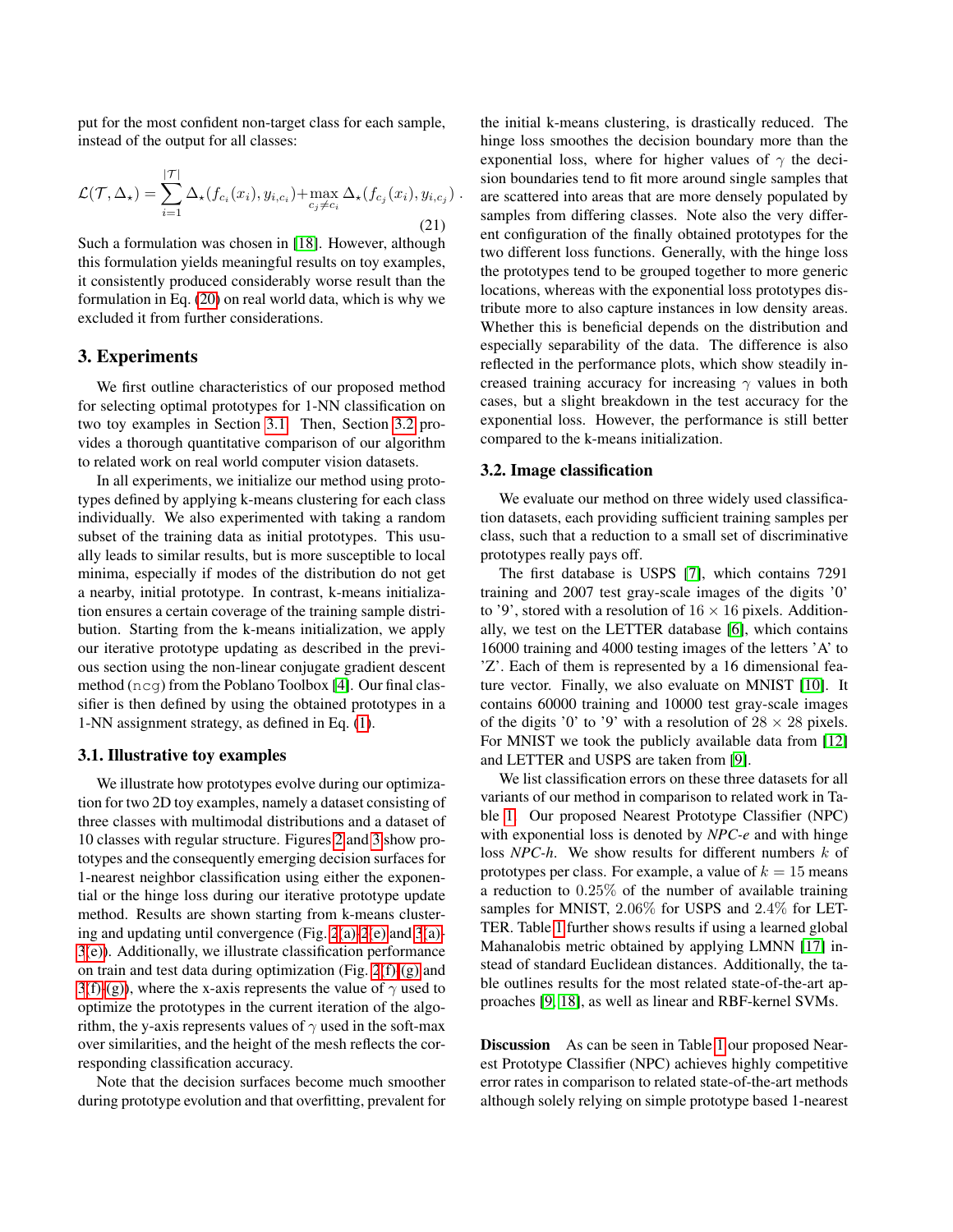

<span id="page-5-5"></span><span id="page-5-4"></span><span id="page-5-0"></span>(f) train (left) and test (right) accuracy, exp loss (g) train (left) and test (right) accuracy, hinge loss Figure 2. Evolution of prototypes during learning on a 2D toy example with 3 classes. Crosses denote samples, circles are prototypes.

<span id="page-5-2"></span>

<span id="page-5-1"></span>(f) train (left) and test (right) accuracy, exp loss

<span id="page-5-3"></span>(g) train (left) and test (right) accuracy, hinge loss

Figure 3. Same as in Figure [2](#page-5-0) for a 10 class toy example. Each of the classes if defined by a single Gaussian. However the different Gaussians overlap significantly, such that samples of individual classes get scattered into the area of the neighboring ones.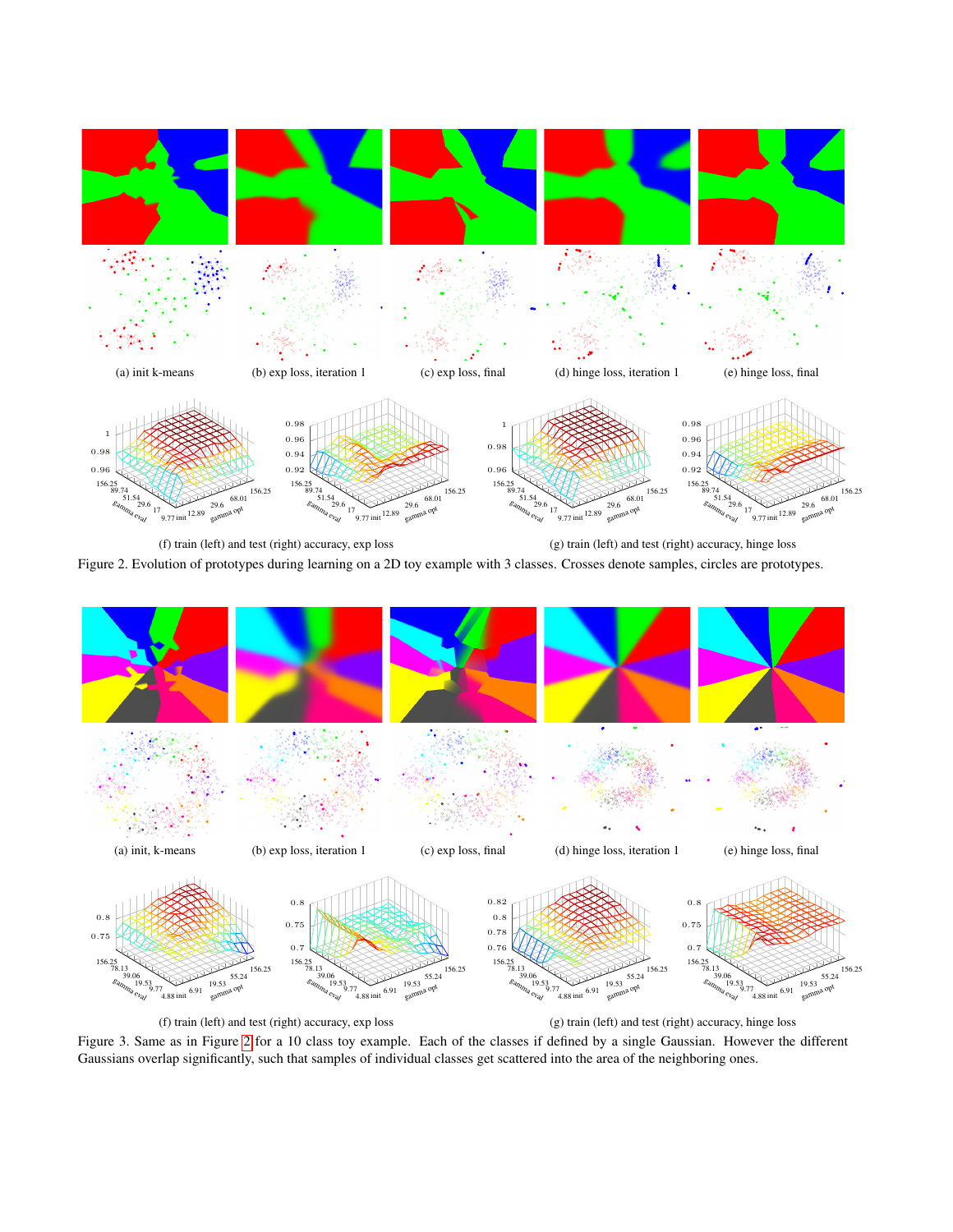| k                         | dist            | method                    | <b>USPS</b>       | Letter            | <b>MNIST</b>      |
|---------------------------|-----------------|---------------------------|-------------------|-------------------|-------------------|
| all                       | euc             | $1 - nn$                  | 5.08              | 4.35              | 2.43              |
|                           | lmnn            | $1 - nn$                  | 5.03              | 2.92              | 2.38              |
| 15                        | euc             | k-means                   | 7.67              | 13.75             | 4.98              |
|                           |                 | NPC-h                     | 6.23              | 4.77              | 2.24              |
|                           |                 | NPC-e                     | 5.38              | 3.13              | 2.11              |
|                           | lmnn            | k-means                   | 6.43              | 7.40              | 5.08              |
|                           |                 | $NPC-h$                   | $\overline{5.73}$ | 4.33              | 2.55              |
|                           |                 | NPC-e                     | $\overline{5.43}$ | $\overline{3.20}$ | 2.22              |
| 30                        | euc             | k-means                   | 6.88              | 8.23              | 4.15              |
|                           |                 | $\overline{\text{NPC-h}}$ | $\overline{5.78}$ | $\overline{4.33}$ | $\overline{2.18}$ |
|                           |                 | $NPC-e$                   | 4.98              | 3.43              | 1.72              |
|                           | lmnn            | k-means                   | 5.98              | $\overline{5.25}$ | 4.17              |
|                           |                 | $NPC-h$                   | 6.03              | 3.25              | 2.32              |
|                           |                 | NPC-e                     | 5.33              | 3.00              | 1.84              |
| 50                        | euc             | k-means                   | 6.38              | 6.55              | 3.50              |
|                           |                 | NPC-h                     | $\overline{5.73}$ | 4.70              | 1.89              |
|                           |                 | $NPC-e$                   | 4.58              | 3.35              | $\overline{1.57}$ |
|                           | lmnn            | k-means                   | 5.68              | 4.35              | 3.48              |
|                           |                 | $NPC-h$                   | $\overline{5.33}$ | 3.95              | 2.09              |
|                           |                 | $NPC-e$                   | $\overline{5.28}$ | $\overline{2.70}$ | 1.76              |
| 100                       | euc             | k-means                   | 5.23              | 5.83              | 3.11              |
|                           |                 | $\overline{\text{NPC-h}}$ | 5.68              | 4.37              | 1.87              |
|                           |                 | NPC-e                     | 4.98              | 2.85              | 1.69              |
|                           | lmnn            | k-means                   | 5.43              | 3.67              | 2.99              |
|                           |                 | $\overline{\text{NPC-h}}$ | $\overline{5.78}$ | 2.93              | 1.80              |
|                           |                 | $NPC-e$                   | 5.03              | 2.55              | 1.61              |
|                           |                 |                           |                   |                   |                   |
| 40                        | <b>PNN [18]</b> |                           | 7.87              | 6.59              | 3.13              |
| 800<br><b>EPNN</b> [18]   |                 |                           | 4.88              | 2.90              | 1.65              |
| <b>LL-SVM</b> [9]         |                 |                           | 5.78              | 5.32              | 1.85              |
| LIBSVM-RBF <sup>[2]</sup> |                 |                           | 4.58              | $\overline{2.12}$ | 1.36              |
| Linear SVM [5]            |                 |                           | 8.32              | 23.63             | 8.18              |

<span id="page-6-0"></span>Table 1. Comparison of all variants of our method and related work on USPS, LETTER and MNIST. All numbers are percentages of the classification error. The scores of the best setting per database for our algorithm are marked bold.

neighbor classification. In general, using our learned prototypes consistently outperforms the baseline, where prototypes are defined by k-means clustering results. In several cases (*e.g*. USPS, NPC-e, k=50) our nearest prototype classifier even outperforms 1-NN classification using all training data samples, although only a few discriminative prototypes are considered (*e.g.*, for  $k = 50$  only 7% of the number of training samples of USPS). This clearly demonstrates the ability of our method to identify powerful prototypes in a discriminative manner, while reducing overfitting to noise and improving generalization properties.

As opposed to the simple 2D toy examples, the exponential loss generally performs a bit better than the hinge loss. Apparently, for this kind of data and the relatively low number of prototypes, it is more important to better fit to all the data and overfitting is not so much of an issue.

The effect of using the learned distance metric instead of Euclidean distances on the classification error varies over the different settings. When using all training samples or the initial k-means prototypes for the 1-NN classification, the learned metric performs consistently better. Nevertheless, if using our discriminatively learned prototypes, the plain Euclidean distance shows better performance, especially when the number of learned prototypes is low.

Compared to state-of-the-art methods our Nearest Neighbor Classifier (NPC) delivers highly competitive results. Already with only 15 prototypes, it consistently outperforms PNN [\[18\]](#page-7-6), which uses 40 prototypes per class. If using 50 prototypes, we also improve over the ensemble version EPNN [\[18\]](#page-7-6), which uses 800 prototypes (40 per class  $\times$  20 weak classifiers). This might be devoted to the more discriminative nature of our prototypes. In comparison to LL-SVM [\[9\]](#page-7-5), our method also performs better starting from  $k = 15$  on USPS and LETTER, and  $k = 30$  for MNIST. LL-SVM relies on only 100 anchor-points in total (not per class), but afterwards has to re-evaluate a weighted sum over multiclass SVMs at runtime. Additionally, as shown in [\[9\]](#page-7-5), increasing the number of anchor points does not further improve the results of LL-SVM.

Using our best setup, NPC even gets close to classification error rates of significantly more complex models (in terms of test time operations) such as non-linear kernel SVMs. For example, if using 50 prototypes per class, Euclidean distances and the exponential loss we reach the same performance as a multiclass SVM with RBF kernel on the USPS dataset. On the other two datasets, results are in close range (using LMNN for the LETTER database).

#### 3.3. Visualization of learned prototypes

Since the input to our classifier is a vector representation of raw pixel values, it is also possible to visualize the learned prototypes in comparison to standard k-means results. Figure [4](#page-7-19) visualizes obtained prototypes for the MNIST dataset, where the discriminatively identified prototypes are sorted per class in descending importance, analyzing the sum of weights assigned by the training samples. As can be seen, prototypes obtained by k-means clustering purely capture generative aspects of different modes of the training data, while our learning approach adds discriminative information. For example, around the strokes of the individual symbols, as well as in the center of the digit "0", there must not be other scribbles. Our prototypes reflect this by featuring negative values in those areas, with the purpose of increasing the distance to samples of other classes. This effect is also more pronounced than in [\[18\]](#page-7-6), most likely because we let the optimization procedure converge to a minimum instead of stopping after a single iteration.